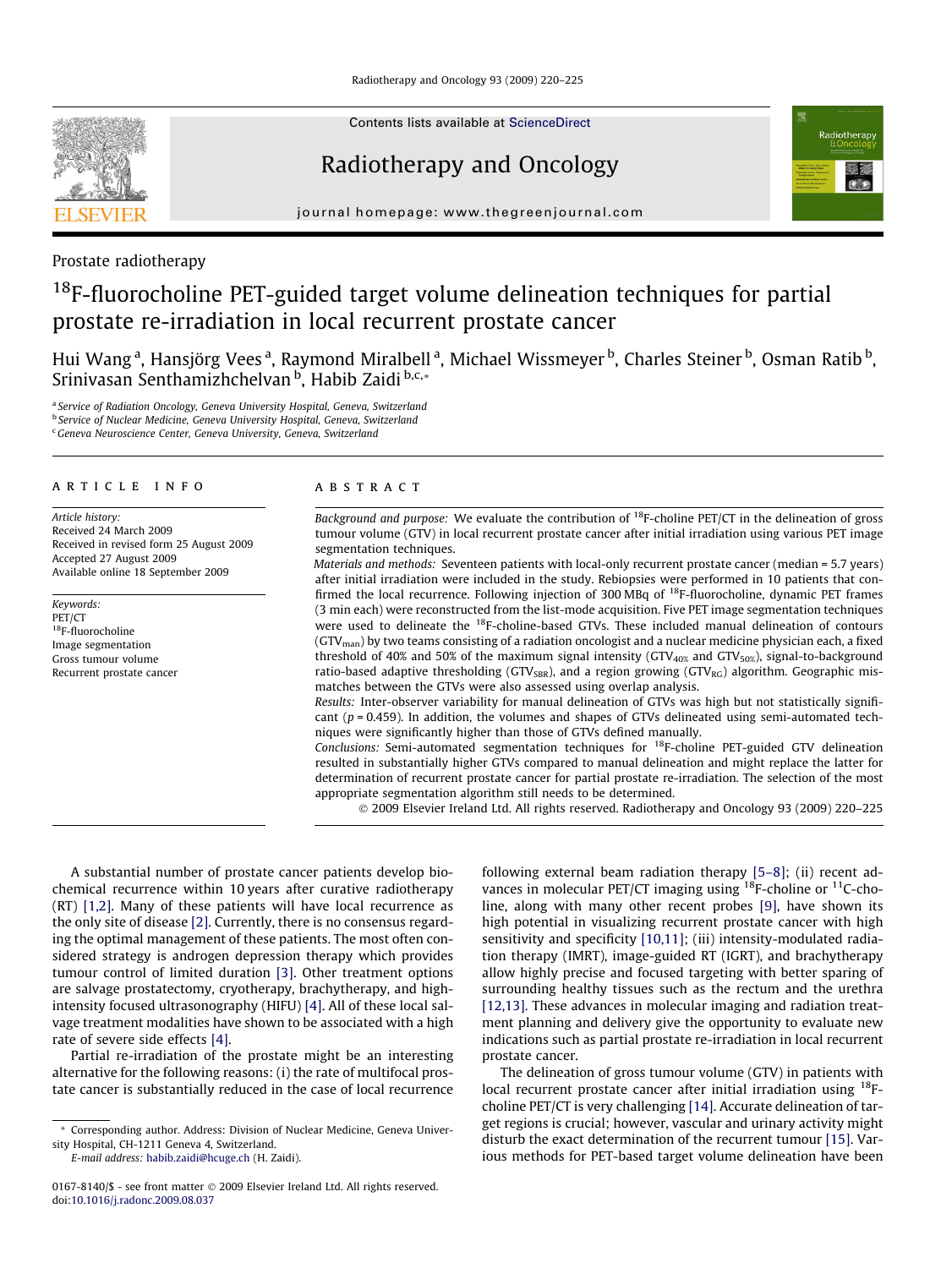suggested [\[16\].](#page-5-0) Despite the high intra- and inter-observer variability, time consuming manual delineation procedures by experienced radiation oncologists or nuclear medicine physicians are still the most widely used techniques in the clinic. Compared to manual delineation of target volumes, semi-automated or fully automated delineation using computer algorithms allows to achieve a higher reproducibility and to lower subjectivity [\[17,18\].](#page-5-0) The objective of this study is to assess the potential of this category of PET image segmentation techniques and to compare the GTVs delineated using various target delineation strategies for 18F-fluorocholine PET-based radiation therapy treatment planning of recurrent prostate cancer.

#### Materials and methods

This retrospective data analysis was approved by the Ethical Committee of Geneva University Hospital and performed in conformance with the Swiss legislation regarding patient confidentiality and data protection. All patients provided their written informed consent to the use of 18F-fluorocholine as an unregistered radiopharmaceutical that was authorized for each patient by the Swiss federal authorities (Swissmedic and Federal Office of Public Health, section of radiation protection).

## Patients

Between April 2006 and February 2008, 30 patients with biochemical recurrent prostate cancer after curative RT were evaluated with 18F-fluorocholine PET/CT in our institution. Seventeen of these patients presenting with local-only recurrent prostate cancer were selected for this retrospective evaluation. Thirteen of these patients presented with biochemical recurrence >4 years after initial RT. Initial combined hormone and radiation therapy was performed in 9 patients and RT alone in 8 patients. Three of these patients (3/8) received a brachytherapy boost. The median time between RT treatment and the PET study was 5.7 years. None of the patients was under hormonal therapy when PET scanning was performed. The clinical characteristics and referral patterns of the patient population are summarized in Table 1. The relatively small number of clinical studies included in this study is mainly

## Table 1

Clinical characteristics and referral patterns of the patient population ( $n = 17$ ).

| Characteristics         | Median (range)      | Number (%) |
|-------------------------|---------------------|------------|
| Age at recurrence $(y)$ | 76 (63-86)          |            |
| Initial stage           |                     |            |
| cT1c                    |                     | 2(12)      |
| cT2                     |                     | 4(23)      |
| cT3                     |                     | 11(65)     |
| CNO                     |                     | 16 (94)    |
| cN1                     |                     | 1(6)       |
| Initial PSA (ng/ml)     | $12.2(5.2 - 73.0)$  |            |
| Initial Gleason score   |                     |            |
| $5 - 6$                 |                     | 10(59)     |
| 7                       |                     | 4(23)      |
| $8 - 9$                 |                     | 3(18)      |
| Total dose of RT (Gy)   | 74.4 (70.0-78.4)    |            |
| Pelvis irradiation      |                     | 7(41)      |
| Brachytherapy boost     |                     | 3(18)      |
| Hormonal therapy        |                     | 9(53)      |
| Nadir PSA (ng/ml)       | $0.38(0.08 - 2.13)$ |            |
| Recurrence time $(y)$   | $5.71(2.17 - 8.47)$ |            |
| PSA at PET-CT (ng/ml)   | $5.14(2.47-16.05)$  |            |
| PSADT (month)           | $9.0(2.9 - 25.8)$   |            |
| Biopsy at recurrence    |                     | 10(59)     |
| Endorectal IRM          |                     | 16(94)     |
| Bone scan               |                     | 17 (100)   |

Abbreviations: PSA, prostate-specific antigen; RT, radiation therapy; PSADT, prostate-specific antigen doubling time.

due to financial constraints, given that  $^{18}$ F-choline PET studies are not reimbursed in Switzerland. It should be emphasized, however, that the number is sufficient for reliable statistical analysis thus allowing to achieve the objectives set.

## 18F-fluorocholine synthesis

<sup>18</sup>F-fluorocholine (fluorocholinefluoromethyl-dimethyl-2-hydroxyethylammonium) was prepared according to GMP conditions at the Centre of Radiopharmacy, University Hospital of Zürich, Switzerland [\[19\]](#page-5-0). All patients received a standard activity of 300 MBq of  $18$ F-fluorocholine resulting in an average effective dose of 8.2 mSv [\[20\].](#page-5-0)

#### PET/CT scanning protocol

PET/CT studies were performed on two commercial LSO-based PET/CT scanners, namely the Biograph 16 and Biograph 64, equipped with utilities for PET/CT-guided radiation therapy treatment planning (Siemens Medical Solutions, Erlangen, Germany). All patients were fasted for at least 4 h before the  $^{18}$ F-fluorocholine PET study. After bladder voiding, patients underwent an initial low dose CT scan from the mid thigh to the skull. Following the CT scan, patients underwent a continuous list-mode PET data acquisition of the pelvis for 10 min starting immediately at the time of tracer injection. Three dynamic frames  $(3 \times 3 \text{ min})$  were then binned from the list-mode file. Following the list-mode acquisition, a standard whole-body static PET study was performed from the mid thigh to the skull over 7–8 bed positions of 3–4 min each, depending on patient size and weight. An additional late image (5 min) of prostate bed was acquired after whole-body PET ( $\sim$ 40 min after tracer injection). Careful assessment of PET images generated using this protocol allowed to conclude that the second dynamic frame (4–6 min post injection) is the most reliable for accurate target delineation owing to better discrimination of blood pool and urinary activity from recurrent cancer [\[15\].](#page-5-0)

## PET/CT interpretation

PET/CT interpretation was performed by two experienced nuclear medicine physicians. A multimodality computer platform (Syngo Multimodality Workplace, Siemens Medical Solutions, Erlangen, Germany) was used for image review and interpretation. All PET/CT studies showing at least one site of abnormal  $^{18}$ F-fluorocholine uptake in the prostate were characterized as recurrent cancer.

Transrectal multiple bilateral biopsies were performed in 10 patients which confirmed local recurrence. Recurrent cancer was diagnosed in at least one biopsy cylinder and no biopsy showed prostate cancer in a side of the prostate which was not displayed by the  $^{18}$ F-fluorocholine PET/CT study. Owing to the absence of an indication for salvage local treatment, biopsy was not performed for seven patients who had severe comorbidities or were very old at the time of recurrence. Eight of the 17 patients have been followed with simple observation, whereas 4 patients received hormonal therapy. Five patients received a local salvage treatment, one of them was treated with a radical prostatectomy and 4 patients were treated with a combined hormonal radiotherapy using IMRT and a salvage irradiation dose of 63–70 Gy. An additional evaluation by bone scintigraphy was performed in all patients and was interpreted as negative.

## PET-guided gross tumour volume (GTV) delineation

We used the second dynamic time frame (4–6 min after injection of 18F-choline) for the delineation of GTVs reported in this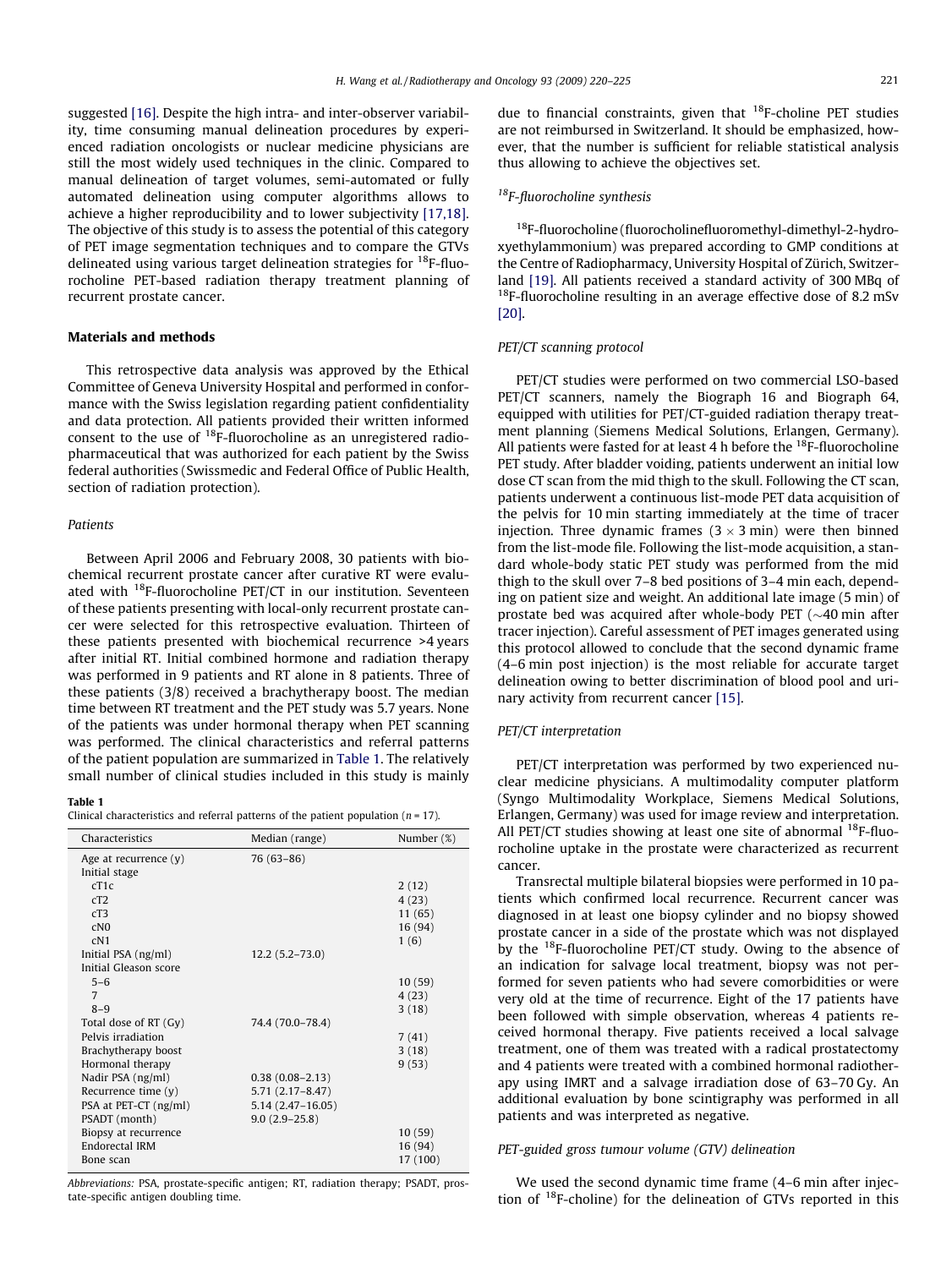<span id="page-2-0"></span>study. Disturbance by vascular and urinary activity could thereby be minimized, and enabled better target definition. As reported earlier, this timeframe was chosen as optimal following careful assessment of various dynamic sequences [\[15\].](#page-5-0)

#### Manual GTV delineation

The TrueD software (Siemens Medical Solutions, Erlangen, Germany) was used for manual delineation of the GTV. The GTV (GTV<sub>man</sub>) was delineated manually by two teams (GTV<sub>man1</sub> and GTVman2) consisting of an experienced radiation oncologist and a nuclear medicine physician (HW/MW and HV/CS). Besides the dynamic information extracted from the list-mode PET series, the whole-body and late PET/CT studies as well as all clinical history and previous imaging studies were provided.

## Semi-automated PET image segmentation techniques

GTVs were also delineated using four semi-automated PET image segmentation techniques by means of the RT\_Image software [\[21\]](#page-5-0) as described in our previous work [\[22\].](#page-5-0) The assessed image segmentation techniques included: a fixed threshold of 40% and 50% of the maximum signal intensity to delineate  $GTV_{40\%}$  and  $GTV_{50\%}$  respectively, GTV delineation based on the region growing ( $GTV_{RG}$ ) segmentation algorithm [\[21\]](#page-5-0), and the signal-to-background ratio (SBR)-based adaptive thresholding technique (GTV<sub>SBR</sub>) [\[23\].](#page-5-0) The scanner-specific parameters required for derivation of the adaptive threshold calibration curve were obtained through a phantom experiment with various signal-to-background ratios [\[22\].](#page-5-0) For  $GTV<sub>SBR</sub>$  delineation, the maximum signal intensity of the tumour was defined as the mean activity of the hottest voxel and its eight surrounding voxels in a transversal slice, whereas the mean background activity was obtained from the mean of three manually drawn ROIs far away from the tumour. The GTVs obtained using semi-automated delineation algorithms were checked visually by an experienced radiation oncologist before approval.

#### Statistical analysis of GTVs

Quantitative evaluation of the difference between the obtained GTVs was performed using statistical analysis. Student's t-test values and the corresponding significance levels associated to Student's analysis (two-tailed test) were calculated for the volumes obtained using the different GTV delineation techniques. In addition, the geographic mismatch between the GTVs delineated using the different segmentation techniques was assessed through overlap volume analysis as described in our previous work [\[22\]:](#page-5-0) the overlap volume of GTV<sub>man1</sub> and five other remaining PET-based GTVs (GTV<sub>man2</sub>, GTV<sub>SBR</sub>, GTV<sub>RG</sub>, GTV<sub>40%</sub>, and GTV<sub>50%</sub>) for which overlap was expressed as the overlap volume of  $GTV_{man1}$  and each of the remaining five GTV $_{\rm{PET}}$  relative to GTV $_{\rm{man1}}$  (overlap fraction (OF) man1 [O $F_{man1}$ ]). The same applies to GTVs defined using the other techniques to yield overlap fractions  $[OF<sub>man2</sub>]$ ,  $[OF<sub>SBR</sub>]$ , etc. Statistical analyses and curve fitting were performed using SPSS (version 15.0, SPSS Inc., Chicago, IL, USA). Regression analyses were used to evaluate differences between calculated volumes and overlap between GTVs when using the different segmentation algorithms.

### Results

Table 2 summarizes the comparative evaluation of the various <sup>18</sup>F-choline PET-guided GTV delineation techniques for the 17 patients included in this study protocol. Nineteen lesions in total were assessed given that two lesions were detected on the PET

#### Table 2

Summary of gross tumour volumes (cc) derived using the different PET image segmentation techniques.

| Pt. No         | GTV <sub>SBR</sub> | $GTV_{RG}$   | $GTV_{40\%}$ | $GTV_{50\%}$ | $GTV_{man1}$ | $GTV_{man2}$ |
|----------------|--------------------|--------------|--------------|--------------|--------------|--------------|
| $\mathbf{1}$   | 14.3               | 15.9         | 17.8         | 8.8          | 4.0          | 3.9          |
| $\overline{2}$ | 11.3               | 11.4         | 11.7         | 8.2          | 3.3          | 5.9          |
| 3              | 14.2               | 12.9         | 14.8         | 7.8          | 18.3         | 14.5         |
| $\overline{4}$ | 4.2                | 5.5          | 5.5          | 4.1          | 7.4          | 5.2          |
| 5              | 2.0                | 1.5          | 2.3          | 1.5          | 0.6          | 1.6          |
|                | 3.0                | 3.2          | 3.9          | 2.8          | 1.3          | 1.3          |
| 6              | 24.1               | 37.0         | 29.3         | 18.6         | 11.6         | 9.3          |
| 7              | 2.2                | 1.7          | 2.9          | 1.3          | 1.2          | 0.6          |
| 8              | 4.2                | 7.5          | 7.1          | 4.6          | 2.4          | 2.9          |
|                | 3.4                | 4.1          | 4.3          | 3.5          | 0.3          | 0.3          |
| 9              | 22.3               | 29.1         | 21.7         | 11.0         | 25.5         | 18.4         |
| 10             | 1.7                | 2.4          | 1.5          | 0.6          | 0.5          | 0.3          |
| 11             | 5.9                | 7.2          | 7.6          | 5.3          | 2.0          | 0.9          |
| 12             | 6.9                | 3.8          | 7.2          | 3.6          | 3.4          | 3.0          |
| 13             | 18.7               | 16.3         | 18.1         | 10.9         | 8.2          | 12.5         |
| 14             | 14.7               | 17.6         | 18.3         | 13.0         | 9.2          | 6.7          |
| 15             | 9.4                | 10.5         | 15.1         | 11.9         | 1.6          | 1.3          |
| 16             | 14.2               | 20.5         | 20.4         | 13.3         | 6.0          | 7.3          |
| 17             | 3.2                | 7.5          | 3.4          | 2.7          | 3.4          | 6.0          |
| Median         | 6.9                | 7.5          | 7.6          | 5.3          | 3.4          | 3.9          |
| Range          | $1.7 - 24.1$       | $1.5 - 37.0$ | $1.5 - 29.3$ | $0.6 - 18.6$ | $0.3 - 25.5$ | $0.3 - 18.4$ |

Abbreviations: GTV, gross tumour volumes; SBR, signal-to-background ratio; RG, region growing; 40%, threshold of 40% of the maximum signal intensity; 50%, threshold of 50% of the maximum signal intensity; man, manual delineation of contours.

scans of two patients. All semi-automated image segmentation techniques were able to technically achieve successful target volume delineation. This is in contrast with the gradient find and 2.5 SUV cut-off image segmentation techniques which might fail in case of low and inhomogeneous tumour uptake as reported in [\[22\]](#page-5-0).

[Fig. 1](#page-3-0)A–D shows CT, PET and fused PET/CT images of a 66-yearold patient with stage cT2b (patient 7 in Table 2) with PSA relapse 5.5 y after radical RT. The prostate-specific antigen doubling time (PSADT) was 9 months with a PSA of 6.76 ng/ml in the PET/CT study. The <sup>18</sup>F-choline PET study allowed to pinpoint the local recurrence [\(Fig. 1](#page-3-0)B), whereas the fused PET/CT image aided to accurately localize the lesion on the left side of the seminal vesicles ([Fig. 1C](#page-3-0)). Notwithstanding, the volumes of the delineated GTVs varied between 0.6 and 2.9 cc, depending on the technique used, the centre of gravity of the target volumes did not vary too much ([Fig. 1](#page-3-0)D).

Another case is shown in [Fig. 1E](#page-3-0)–H where PET/CT images are depicted for an 86-year-old patient with stage cT3a, with PSA relapse 8 y after radical RT. The PSADT was 14 months with a PSA of 3.94 ng/ml in the PET/CT exam. Likewise, despite the enormous variability of the delineated PET-guided GTVs (between 6.7 and 18.3 cc), they were all concentric [\(Fig. 1H](#page-3-0)) leading one to expect virtually little dosimetric effect on the quality of an IMRT plan.

[Fig. 2](#page-3-0) compares the mean tumour volumes for the 17 patients (19 lesions) included in this study protocol when using manual delineation, thresholding using 40% and 50% of the maximum intensity, as well as RG and SBR techniques. Error bars indicate SD on the mean. Inter-observer variability for manual delineation of GTVs by the two teams was high but not statistically significant ( $p = 0.459$ ). The same applies to GTV<sub>man</sub> when compared to GTV<sub>50%</sub>. However, there were statistically significant differences ( $p < 0.01$ ) between manually delineated techniques ( $GTV_{man1}$  and  $GTV_{man2}$ ) and the remaining three semi-automated segmentation methods (GTV<sub>40%</sub>, GTV<sub>RG</sub>, and GTV<sub>SBR</sub>). Overall, GTV<sub>SBR</sub> was higher than  $GTV_{50\%}(p < 0.01)$  and smaller than  $GTV_{40\%}(p < 0.005)$ .

[Table 3](#page-3-0) summarizes the average GTVs delineated and OFs between the different segmentation techniques. As can be seen, the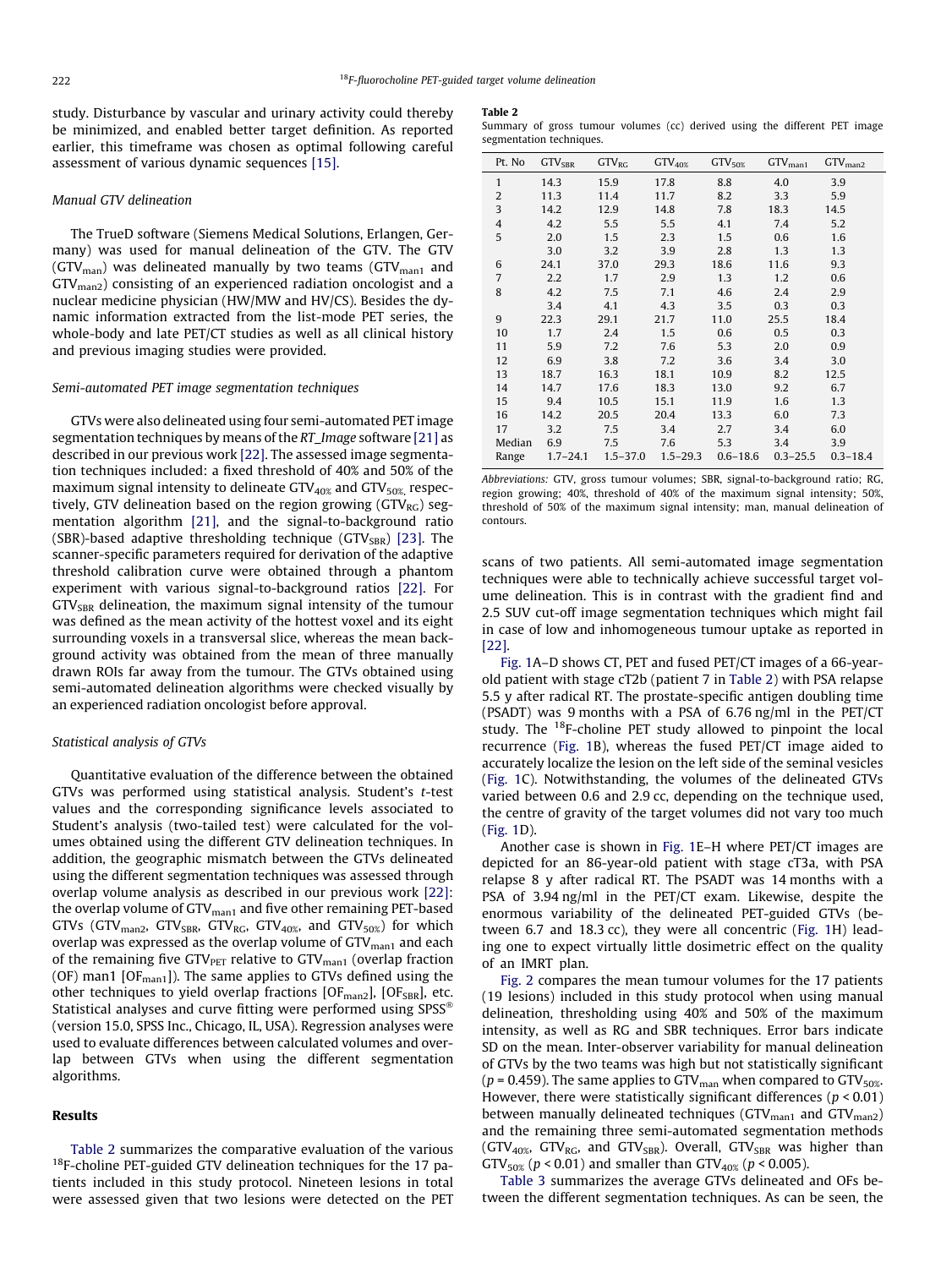<span id="page-3-0"></span>

Fig. 1. Illustration of a clinical PET/CT study showing the CT image (A), <sup>18</sup>F-choline PET image (B), and the fused PET/CT (C) of an isolated recurrence in the left seminal vesicle. The enhanced details of PET-based GTVs (D) obtained by manual delineation of contours (GTV<sub>man1</sub>: green, GTV<sub>man2</sub>: cyan), region growing (GTV<sub>RG</sub>: red), a fixed threshold of 40% (GTV<sub>40%</sub>: yellow) and 50% (GTV<sub>50%</sub>: blue) of the maximum signal intensity, and the signal-to-background ratio (SBR)-based adaptive thresholding technique (GTV<sub>SBR</sub>: purple). (E and F) Same as (A–D) for another clinical study with two recurrent lesions in the left and right prostate lobes.



Fig. 2. Comparison of mean tumour volumes for 17 patients and 19 lesions where manual delineation, thresholding using 40% and 50% of the maximum intensity, as well as RG and SBR techniques were able to adequately delineate the tumour volume. Error bars indicate SD on the mean. Results are shown for the gross tumour volume (GTV) delineated on PET-based GTVs obtained by manual delineation of contours (GTV<sub>man1</sub> and GTV<sub>man2</sub>), an isocontour obtained using a fixed threshold of  $40\%$  (GTV<sub>Th40</sub>) and 50% (GTV<sub>Th50</sub>) of the maximum signal intensity, signal-tobackground ratio (SBR)-based adaptive thresholding (GTV<sub>SBR</sub>), and region growing  $(GTV_{BC})$  segmentation algorithms.

average OF<sub>SRB</sub> varies between 0.48 and 0.99. GTV<sub>SBR</sub> was well enclosed in GTV<sub>40%</sub>; however, GTV<sub>RG</sub> encloses GTV<sub>SBR</sub> well but to a lesser extent compared to  $GTV_{40\%}$ . Although the average of manually defined GTVs were less than those defined using semi-automated methods, the corresponding OFs (OF $_{\text{man1}}$  and OF $_{\text{man2}}$ ) were very close to unity (0.85 and 0.9, respectively). These results suggest that manually defined GTVs might underestimate the target volumes with respect to semi-automated techniques. More importantly, a small fraction of manually defined volumes encompassed tissues located outside the GTVs delineated using semi-automated techniques. The p values are for manual OFs relative to OF of SBR  $(OF<sub>SBR</sub>)$  obtained by linear regression analysis.

## Discussion

Endorectal MRI and MR spectroscopy are well established diagnostic tools for visualizing recurrent prostate cancer [\[24\].](#page-5-0) However, their use for target volume determination is limited. The endorectal coil provokes a deformation and displacement of the prostate and the seminal vesicles which make the coregistration with a RT planning CT challenging. MRI and PET/CT showed a good correlation concerning the recurrent prostate cancer.

Novel diagnostic imaging tools such as PET/CT using various tracers [\[9\]](#page-5-0) have shown promising results in the detection of recurrent prostate cancer with high sensitivity and specificity [\[25\].](#page-5-0)  $18F$ -choline PET has particularly shown promising results in revealing recurrent prostate cancer with a high sensitivity and specificity after initial RT [\[10,11\]](#page-5-0). The exploitation of additional information available through dynamic PET imaging might help to exclude vascular and urinary activity artefacts, thus enabling precise target volume definition [\[15\]](#page-5-0). In particular, restricting the target volume

#### Table 3

Summary of gross tumour volumes delineated using the different methods and overlap fractions (OFs) between various segmentation techniques. The mean volumes are for the 17 patients and 19 lesions. OF<sub>SBR</sub> is the overlap fraction of various GTVs with respect to GTV<sub>SBR</sub>. The p values are reported for OFs of each manual segmentation technique relative to GTV<sub>SBR</sub> obtained by linear regression analysis.

| Segmentation method | Mean tumour volume in cc (95% CI) | Mean $OFSRR$ (95% CI) | Mean $OF_{\text{man}}(95\% \text{ CI})$ | P value | Mean O $F_{\rm{man2}}$ (95% CI) | P value |
|---------------------|-----------------------------------|-----------------------|-----------------------------------------|---------|---------------------------------|---------|
| $GTV_{\text{man1}}$ | $5.4(2.9-7.8)$                    | $0.53(0.41-0.65)$     |                                         | $-$     | $0.76(0.68 - 0.85)$             | 0.664   |
| $GTV_{\text{man2}}$ | $5.8(2.7-9.0)$                    | $0.48(0.37-0.59)$     | $0.80(0.72 - 0.88)$                     | 0.144   |                                 |         |
| $GTV_{SBR}$         | $9.5(6.1-12.9)$                   |                       | $0.85(0.78-0.91)$                       | $-$     | $0.86(0.79-0.94)$               |         |
| $GTV_{RG}$          | $11.4(6.8-16.0)$                  | $0.93(0.88-0.98)$     | $0.86(0.80-0.92)$                       | < 0.001 | $0.86(0.79-0.94)$               | < 0.001 |
| GTV <sub>Th40</sub> | 11.2 (7.4–15.1)                   | $0.99(0.98-1.0)$      | $0.88(0.82-0.95)$                       | < 0.001 | $0.90(0.83 - 0.97)$             | < 0.001 |
| GTV <sub>Th50</sub> | $7.0(4.7-9.4)$                    | $0.77(0.68 - 0.85)$   | $0.76(0.67-0.84)$                       | < 0.001 | $0.77(0.68 - 0.86)$             | < 0.001 |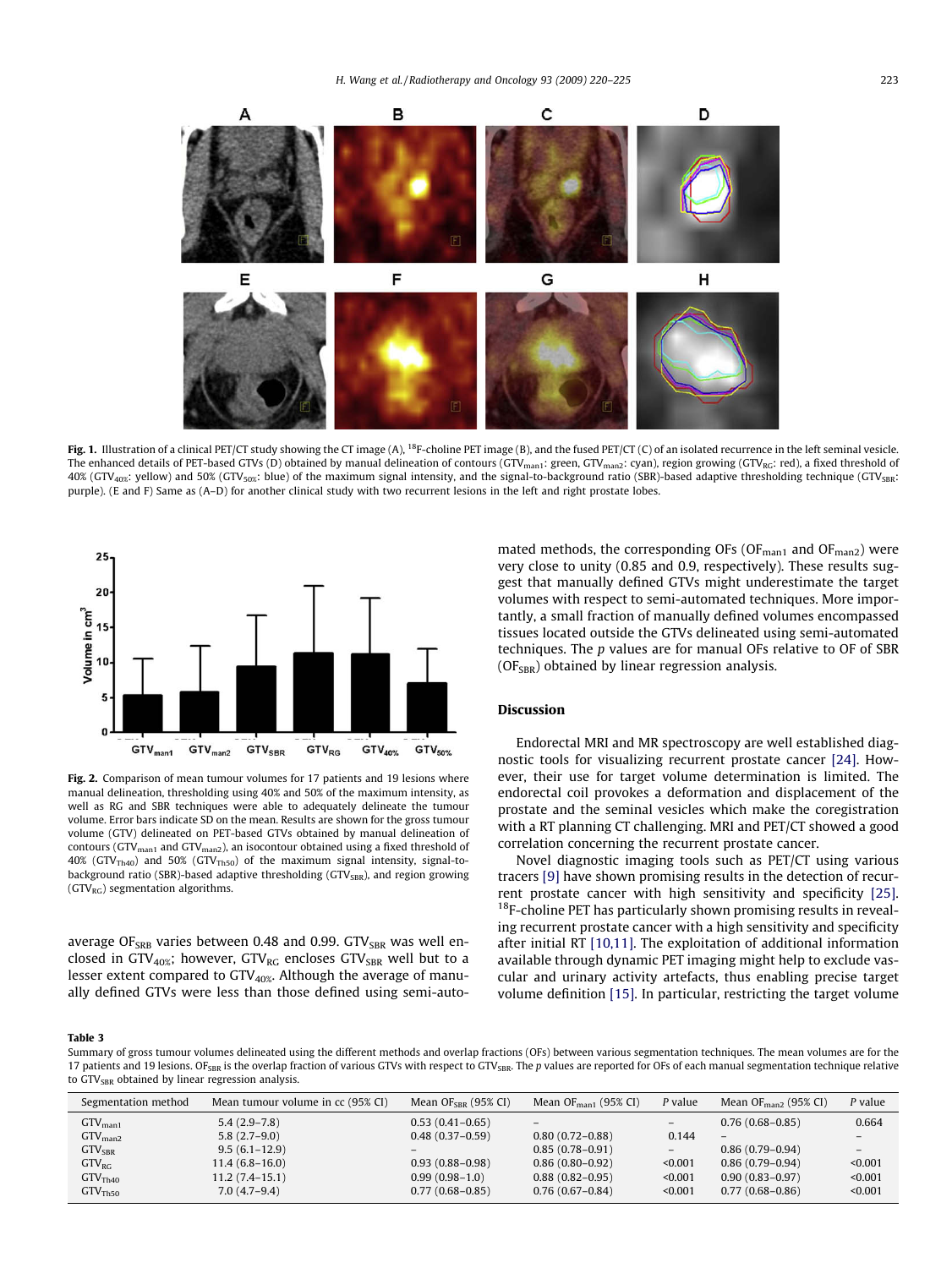<span id="page-4-0"></span>to only a small part of the prostate can help to reduce toxicity to critical organs, including the urethra, bladder, and rectum.

PET-guided GTV delineation was addressed for various applications, particularly for lung and head and neck cancers and more recently for brain tumours, rectal cancer, as well as breast cancer and lymphoma [\[14\]](#page-5-0). However, there is a lack of reports on the use and impact of PET-guided GTV delineation in prostate cancer using the plethora of tracers available today [\[9\]](#page-5-0). This study has shown the feasibility of determining the extent of the target volume for recurrent prostate cancer using 18F-choline PET/CT. Semi-automated target volume determination using  $^{18}$ F-choline PET/CT has the advantage of improved standardization and reduced inter-observer variability. A volumetric correlation was not carried out owing to the lack of a reliable non-rigid PET/MRI registration technique suitable for this task.

There was a small difference between the two teams of observers with average volumes of 5.4 and 5.8 cc for  $GTV_{man1}$  and  $GTV<sub>man2</sub>$ , respectively ([Fig. 2](#page-3-0)). The mean difference for all patients is 1.7 cc (range 0–7.1 cc). On the other hand, the average OFs between the GTVs defined by the two teams of observers are high (the OF of GTV<sub>man1</sub> relative to that of GTV<sub>man2</sub> is  $0.80 \pm 0.19$ , whereas the OF of  $GTV_{man2}$  relative to that of  $GTV_{man1}$  is  $0.76 \pm 0.20$ ). At least three rationales could explain this trend. First, these results are in agreement with observations reported in the literature, confirming that the inclusion of PET information for target volume delineation allows to reduce inter- and intra-observer variability [\[26,27\].](#page-5-0) The average ratio between the largest and smallest GTV $_{\text{man}}$  was only 1.48 which is also in agreement with the results reported by [\[26\]](#page-5-0) for NSCLC (1.56 for FDG-PET compared to 2.31 for CT). Second, the GTVs were delineated by two teams, each consisting of a radiation oncologist and a nuclear medicine physician who did their best to reach consensus. Third, although the CT was not helpful for lesion delineation, it helped achieving an easy localization of the prostatic gland thus allowing to exclude normal tracer uptake in some soft tissues and organs such as the rectum and bulbs of penis.

The median GTVs ([Table 2](#page-2-0)) are larger than typical lesion volumes reported in two related anatomo-pathologic studies following salvage radical prostatectomy. Huang et al. [7] studied the pathological data of 47 patients where the average tumour volume was 0.68 cc (range 0.31–1.63 cc). Likewise, the study by Pucar et al. [\[8\]](#page-5-0) involving nine patients reported a median tumour volume of 1 cc (range 0.22–8.63). However, these results do not necessarily suggest that our delineated GTVs overestimate the actual volumes since candidates for prostatectomy were adequately chosen. In [7], 94% of the patients had stages cT1c and cT2, with a median PSA of 4.26. In contrary, Ward et al. [\[28\]](#page-5-0) assessed pathologic tumour volumes in 121 patients with salvage radical prostatectomy where the mean (median) tumour volume was 8.6 cc (5.0 cc). The GTV $_{50\%}$  and GTV<sub>SBR</sub> reported in our study were very close to these estimates.

Manual delineation revealed the smallest volumes in all cases. According to our analysis, the hypothesis of a systematic error was discarded and the most plausible explanation is that subjective visual analysis fails to provide a reliable delineation for two reasons: (i) According to our experience the GTV delineated by radiologists/physicians alone is usually smaller than the GTV delineated by radiation oncologists. This was also demonstrated in the literature (e.g. [\[29\]\)](#page-5-0). (ii) Re-irradiation of parts of the prostate might lead to complications to nearby soft tissues. This combined with prior knowledge of prostate cancer pathology (suggesting that the tumour volume is relatively small) has likely influenced the team which was instinctively prudent during the GTV definition process and tended to delineate small volumes, thus underestimating the tumour volume.

The SBR-based adaptive thresholding technique was successfully used by many investigators [\[22,23,30\]](#page-5-0), and it is the only one thoroughly validated using histologic data obtained from microscopic specimen [\[31\]](#page-5-0). In our study, the estimated thresholds required by the SBR technique varied between 38% and 57% (median  $\sim$ 44%). These thresholds resulted in GTVs being very close to those reported in the above-referenced anatomo-pathologic studies, including a large number of patients with radical prostatectomy [\[32,33\].](#page-5-0) It should be emphasized that in the absence of gold standard, a comparative study of imaging results with anatomopathologic data is necessary to validate this segmentation technique. The results seem to suggest that PET/CT scanning allows to localize accurately the site of local recurrence; however, the choice of the optimal GTV delineation technique remains an open question that requires further research and development efforts.

Currently, partial irradiation of the prostate is only used to boost dose escalation protocols for prostate cancer [\[13,34\].](#page-5-0) It was concluded that dose escalation did not increase the toxicity. Nowadays, recent advances in IGRT are allowing to further decrease the margin for PTV delineation and thus to reduce toxicity. Therefore, considering the situation of local recurrent prostate cancer, we suggest partial re-irradiation of the tumour to leave the opportunity open for other therapeutic strategies.

## Conclusion

Re-Irradiation of parts of the prostate in case of recurrence after primary radiotherapy is still controversial and should be performed and evaluated in clinical trials only. The contribution of  $18F$ -choline PET/CT in the delineation of gross tumour volume (GTV) in local recurrent prostate cancer after initial irradiation was evaluated through comparison of various PET image segmentation techniques. Even though PET/CT-guided manual volume segmentation reduces the inter-observer variability, it is likely that the tumour volumes are underestimated. Validated semi-automated segmentation techniques for 18F-choline PET-guided GTV delineation allow to lower inter-observer variability compared to manual techniques and can help to determine recurrent prostate cancer for partial prostate re-irradiation. The selection of the most appropriate segmentation algorithm for clinical use still needs to be determined.

## Acknowledgements

This work was supported by the Swiss National Science Foundation under Grant No. 3152A0-102143, the Indo Swiss Bilateral Research Initiative (ISBRI) supported by the Swiss State Secretariat for Education and Research under Grant No. AP24, and the foundation Cellex International.

## References

- [1] Kupelian PA, Buchsbaum JC, Patel C, et al. Impact of biochemical failure on overall survival after radiation therapy for localized prostate cancer in the PSA era. Int J Radiat Oncol Biol Phys 2002;52:704–11.
- Kuban DA, Thames HD, Levy LB, et al. Long-term multi-institutional analysis of stage T1–T2 prostate cancer treated with radiotherapy in the PSA era. Int J Radiat Oncol Biol Phys 2003;57:915–28.
- [3] Grossfeld GD, Stier DM, Flanders SC, et al. Use of second treatment following definitive local therapy for prostate cancer: data from the caPSURE database. J Urol 1998;160:1398–404.
- [4] Nguyen PL, D'Amico AV, Lee AK, Suh WW. Patient selection, cancer control, and complications after salvage local therapy for postradiation prostate-specific antigen failure: a systematic review of the literature. Cancer 2007;110:1417–28.
- [5] Wise AM, Stamey TA, McNeal JE, Clayton JL. Morphologic and clinical significance of multifocal prostate cancers in radical prostatectomy specimens. Urology 2002;60:264–9.
- [6] Arora R, Koch MO, Eble JN, et al. Heterogeneity of Gleason grade in multifocal adenocarcinoma of the prostate. Cancer 2004;100:2362–6.
- [7] Huang WC, Kuroiwa K, Serio AM, et al. The anatomical and pathological characteristics of irradiated prostate cancers may influence the